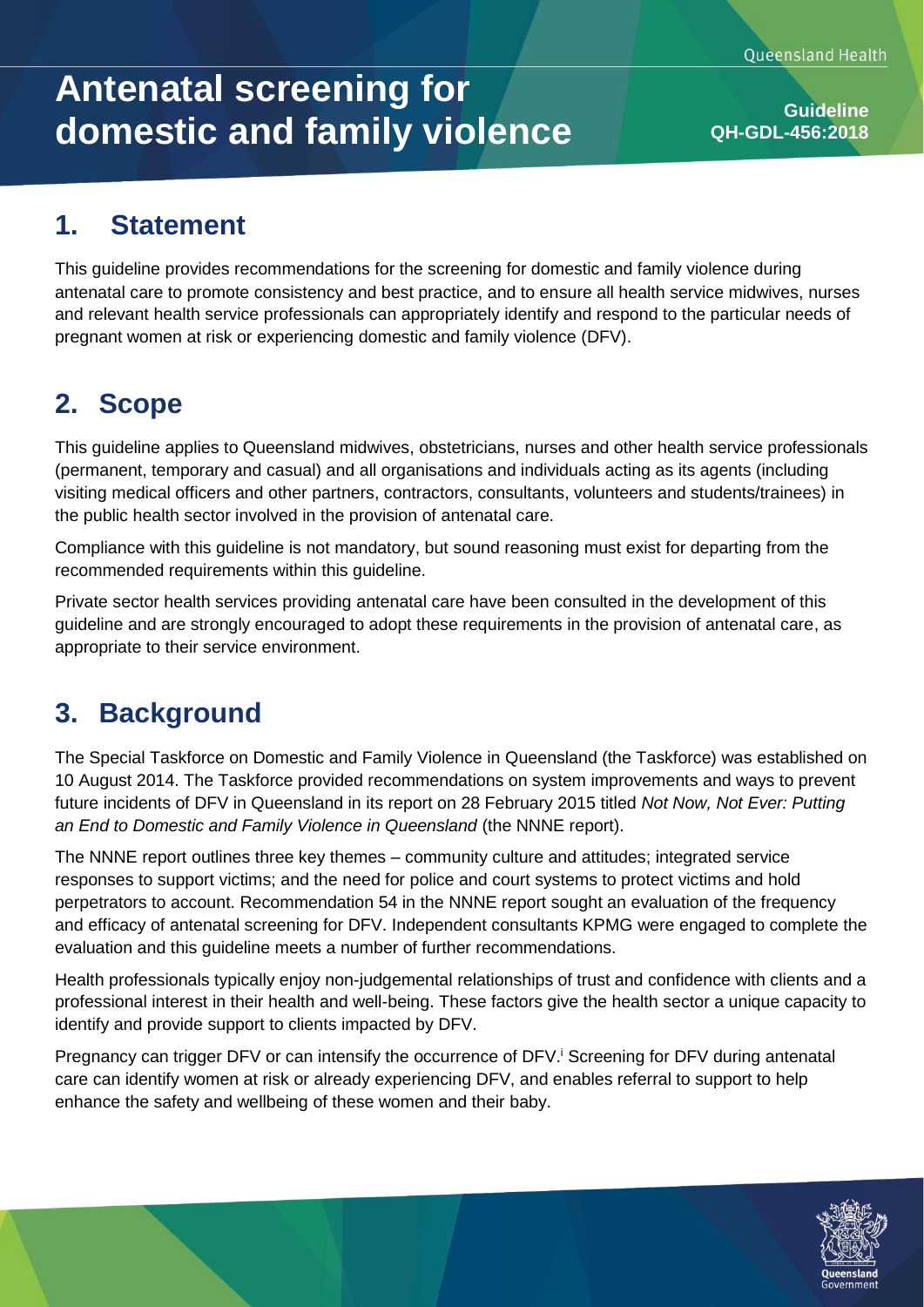### **4. Requirements**

#### **4.1 Principles**

These principles provide a foundation for routine, sensitive inquiry in the screening for DFV:

- Respect
- Safety
- Empowerment/client-centred
- Confidentiality
- Integrated, coordinated, collaborative and responsive
- Diversity: inclusive and equitable
- Evidence-based
- Understanding the dynamics of gender, power and control.

#### **4.2 Approach**

- Queensland has five main maternity care options midwifery-led continuity of care, private midwife care, GP share care, public hospital obstetric and midwifery care (tertiary and nontertiary), and private obstetric care – and antenatal screening should be applied according to this guideline regardless of the model of care.
- Screening should only be conducted by midwives and health professionals who have demonstrated competence in the appropriate skills of a sensitive inquiry approach. (See 4.10 Education and Training)
- All women should be informed that:
	- $\circ$  Queensland Health staff members have a duty of care to disclose any relevant information about a client to avert a serious risk to the life, health or safety of the client or another person or to public safety. (See the Queensland Health [Information Sharing for Domestic and Family](https://www.health.qld.gov.au/__data/assets/pdf_file/0038/689429/factsheet-dfv-info-sharing.pdf) [Violence factsheet\)](https://www.health.qld.gov.au/__data/assets/pdf_file/0038/689429/factsheet-dfv-info-sharing.pdf)
	- $\circ$  Health professionals have mandatory reporting requirements in relation to a child in need of protection, and the implications of any potential disclosure should be understood by the woman. (See Department of Health Guideline, *[Reporting a Reasonable / Reportable](https://qheps.health.qld.gov.au/csu/policy) [Suspicion of Child Abuse and Neglect\)](https://qheps.health.qld.gov.au/csu/policy).*

#### **4.3 Cultural considerations**

- To provide culturally capable services, health professionals should use culturally appropriate processes and communication strategies when working with Aboriginal and Torres Strait Islander women and offer access to Aboriginal and Torres Strait Islander services, such as hospital liaison officers, health workers or health practitioners.
- Provision of services to women from Culturally and Linguistically Diverse (CALD) backgrounds should be in accordance with the Multicultural Queensland Charter as detailed in the *Multicultural Recognition Act 2016*.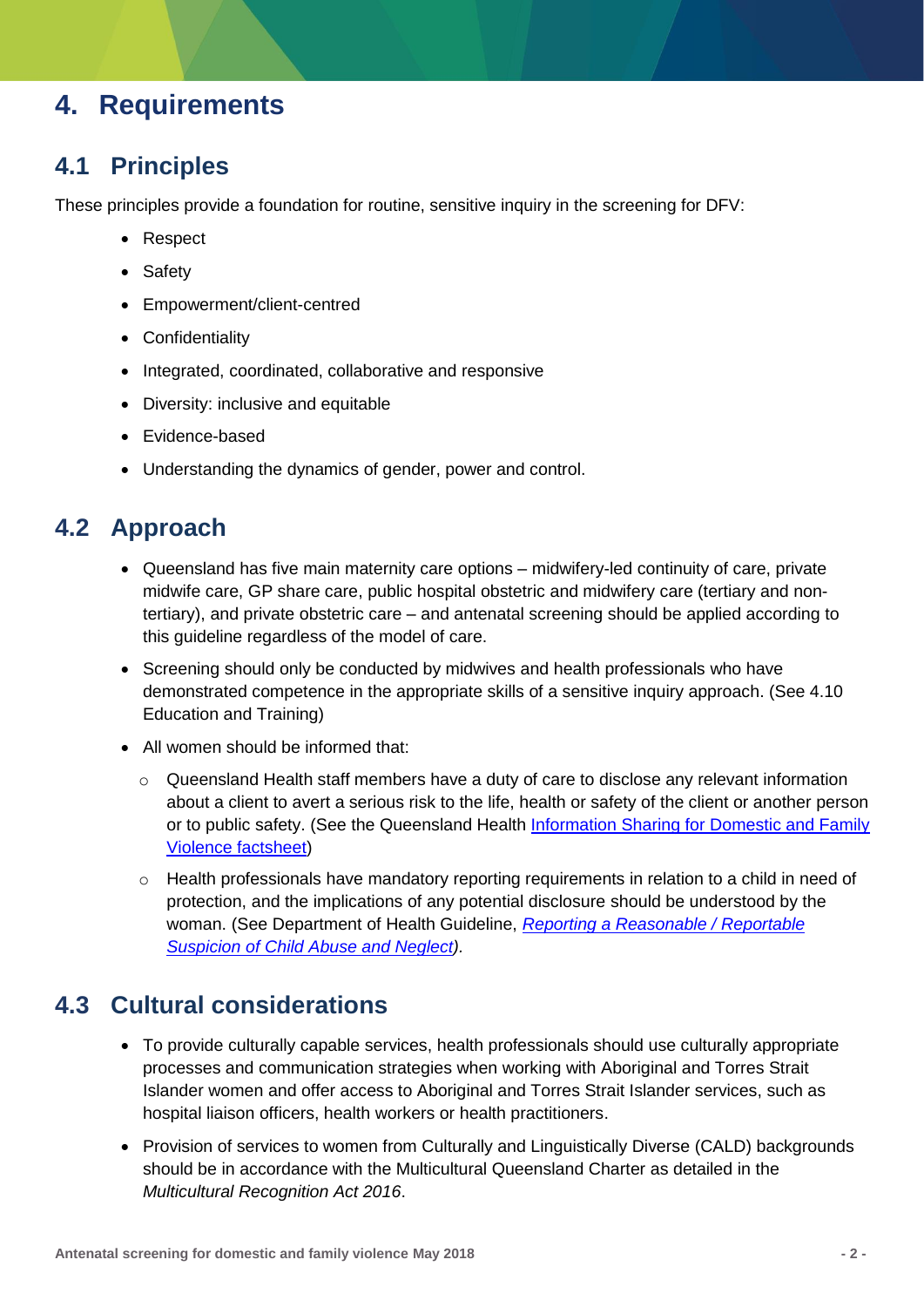• Engage an appropriately qualified interpreter, if required, to effectively communicate with people from non-English speaking backgrounds – do not use partners, other family members or a child as interpreters.

#### **4.4 Timing and frequency**

- Routine screening of pregnant women for DFV should occur at a minimum on three occasions — at the first antenatal appointment, at 28 weeks and at 36 weeks.
- Pregnant women making an unplanned presentation to a health facility are to be screened for DFV at the time of presentation.

#### **4.5 Conditions**

- Screening should be completed in a private environment to ensure confidentiality and safety, and enable women to feel comfortable and respected throughout the process.
- Each screening should be one-on-one and face-to-face when the woman is alone with the midwife or health professional.
- Aboriginal and Torres Strait Islander women may be accompanied by a support person whose presence during screening may be appropriate.

#### **4.6 Sensitive inquiry**

- The capability and clinical judgement of midwives and other health professionals' in framing the questions and establishing strong rapport through sensitive and respectful engagement with the woman is of high importance for effective screening and disclosure.
- Interpersonal skills and ability to assess the physical and emotional safety of the woman and adapting the style of inquiry accordingly is essential.
- The Queensland Health sensitive inquiry model should be applied to all DFV screening. (See 4.10 Education and Training) As an overview, the six steps are:
	- $\circ$  Step 1 Identification
	- $\circ$  Step 2 Supportive response
	- $\circ$  Step 3 Consider safety and manage risk
	- $\circ$  Step 4 Actions for safety
	- $\circ$  Step 5 Referral to support
	- $\circ$  Step 6 Documentation and reporting.
- A specialist risk assessment may be required and is completed by trained health professionals, such as social workers within your facility or specialist DFV services, with the consent of the woman.
- Should a current Domestic Violence Order be in place, the woman should supply a copy to the facility to assist in safety planning.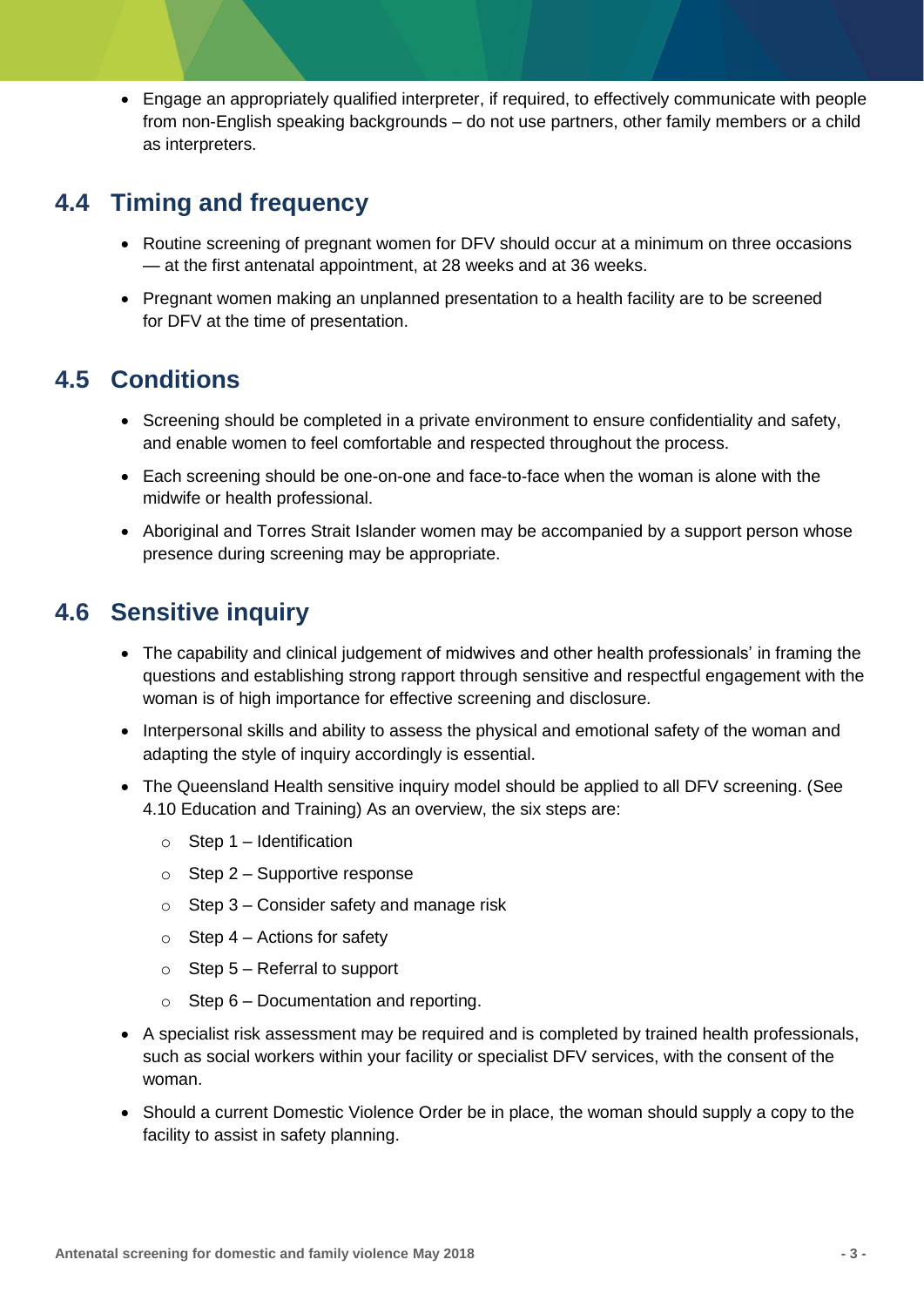#### **4.7 Screening tool**

- The DFV screening tool used during antenatal care should have a small number of specific and direct questions which are easy for pregnant women to understand and interpret.
- The tool should prompt screening for current and past experiences of DFV, identify the different types of DFV including: physical, sexual, psychological/emotional violence, financial abuse and controlling behaviours.
- Enquiring about feelings of safety during screening can identify situations of stalking or other experiences which can create unease for the woman and indicate risk.
- Health facilities should select a screening tool that meets these criteria, as well as the requirements of local antenatal care services, which is delivered using a sensitive inquiry model (see section 4.6) and after completion of education and training (see section 4.10). Ideally validated, standalone screening tools are preferred, however may not always be viable in busy clinical settings.
- The Safe Start tool is the dominant tool used for screening in the Queensland public sector and was introduced when the National Perinatal Depression Initiative was agreed upon by all Australian Governments in 2008. There is also a prompt for use of Safe Start in the Pregnancy Health Record.

#### **4.8 Documentation**

- **Do not document a confidential disclosure of DFV in the Pregnancy Health Record or any other materials a woman may take away from the health facility, such as an ieMR discharge summary.**
- Documentation of relevant information from the DFV screening, including referrals actioned, must be recorded and filed in the woman's medical record for ongoing care and other service providers, and possible legal purposes. Recording should be in accordance with local facility policy and guideline on documentation.
- Legal documents related to supporting and managing a woman's safety, such as a copy of a Domestic Violence Order, should be supplied by the woman, and marked confidential and accessible on a patient record.

#### **4.9 Responding to a disclosure**

• Information to guide all health professionals in responding to disclosure of DFV, including referral of clients and perpetrators to specialist support services, is detailed in the Queensland Health *Domestic and Family Violence Referral to specialist support services model* and *Response to disclosure flowchart* [\(https://www.health.qld.gov.au/clinical-practice/guidelines](https://www.health.qld.gov.au/clinical-practice/guidelines-procedures/patient-safety/duty-of-care/domestic-family-violence/healthcare-workers)[procedures/patient-safety/duty-of-care/domestic-family-violence/healthcare-workers\)](https://www.health.qld.gov.au/clinical-practice/guidelines-procedures/patient-safety/duty-of-care/domestic-family-violence/healthcare-workers).

#### **4.10 Education and training**

• Health professionals who work in maternity services, as well as other specified clinical areas, are expected to complete the *Clinical response to Domestic and Family Violence blended learning package* within six months of commencing their role and refresh the training every three years. (Publicly available at [https://qcmhl.qld.edu.au/crdfv/\)](https://qcmhl.qld.edu.au/crdfv/)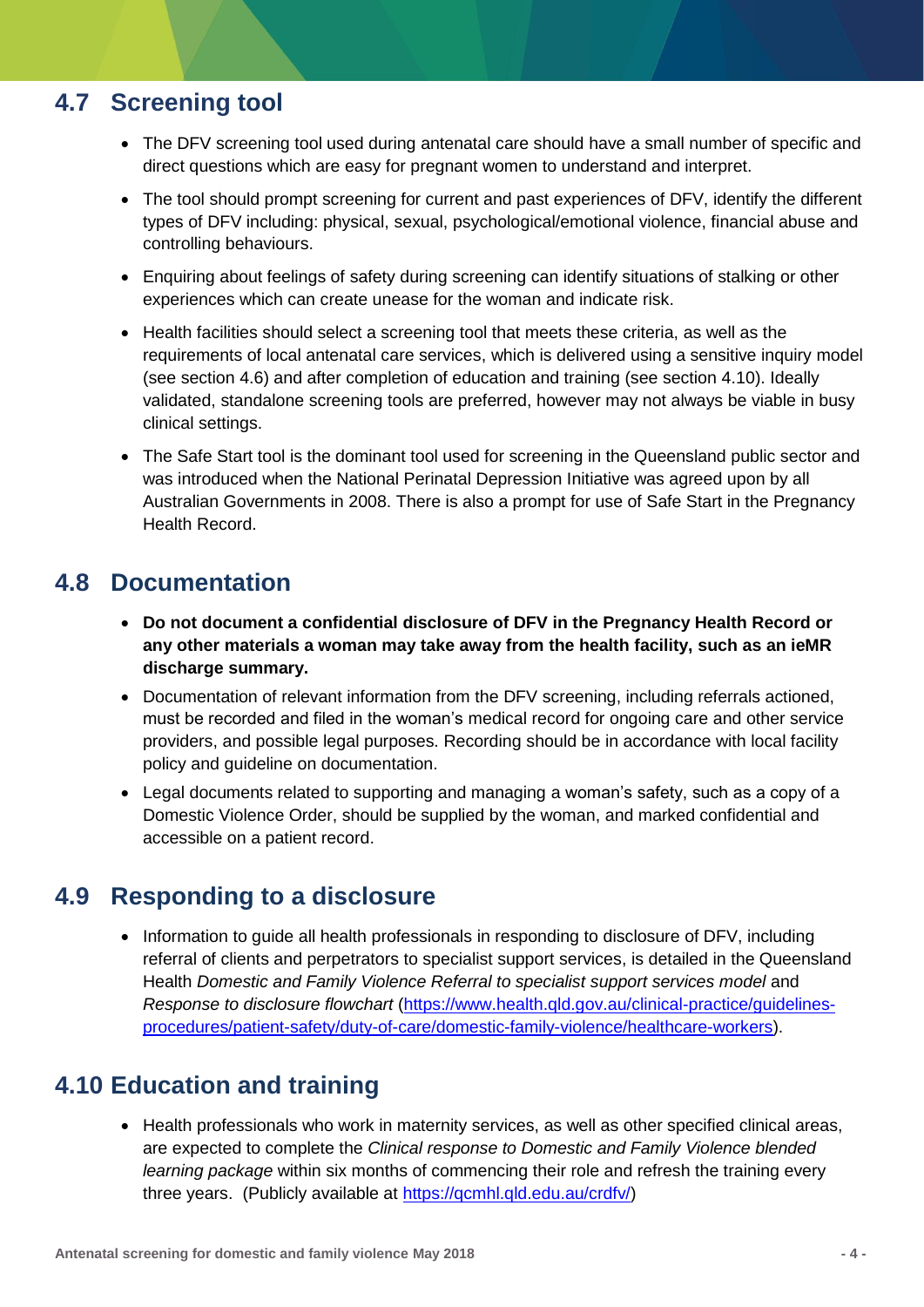- The online training module *Clinical response to Domestic and Family Violence* provides the Queensland Health six step sensitive inquiry model to identify and respond to DFV as a routine part of healthcare provision. (Publicly available at [https://qcmhl.qld.edu.au/crdfv/\)](https://qcmhl.qld.edu.au/crdfv/)
- The face-to-face training element of the *Clinical response to Domestic and Family Violence* can be delivered flexibly as a single session or a series of short sessions.

#### **4.11 Self-care**

• It is possible that disclosure of DFV may cause some health professionals to feel uneasy and may trigger the recollection of distressing personal experiences, reactions and feelings. If this is the case you should seek assistance from the Employee Assistance Program (EAP), if available, or a general practitioner, professional counsellor or applicable specialist service.

#### **4.12 Support for employees affected by domestic and family violence**

- The Department of Health has worked in partnership with the Public Service Commission to develop and implement a training package and an intranet web page to provide guidance for management of victims of DFV in the workplace. [\(http://qheps.health.qld.gov.au/hr/](https://qheps.health.qld.gov.au/hr/staff-health-wellbeing/domestic-family-violence/supporting-someone)staff[health-wellbeing/domestic-family-violence/supporting-someone](https://qheps.health.qld.gov.au/hr/staff-health-wellbeing/domestic-family-violence/supporting-someone))
- The Domestic and Family violence e-learning program Recognise, Respond, Refer was jointly developed by the Queensland Government and Australia's CEO Challenge and is available to Queensland Health employees on QHEPS. [\(http://qheps.health.qld.gov.au/hr/](https://qheps.health.qld.gov.au/hr/staff-health-wellbeing/domestic-family-violence/training)staff-health[wellbeing/domestic-family-violence/training](https://qheps.health.qld.gov.au/hr/staff-health-wellbeing/domestic-family-violence/training))
- The 'Support for employees affected by domestic and family violence' directive, policy and guideline outline the roles and responsibilities of managers and the Queensland Health workforce.

### **5 Legislation**

- *Domestic and Family Violence Protection Act 2012*
- *Child Protection Act 1999*
- *Information Privacy Act 2009*
- *Hospital and Health Boards Act 2011*
- *The Privacy Act 1988*
- *Multicultural Recognition Act 2016*

### **6 Supporting documents**

- *Guideline for Reporting a Reasonable / Reportable Suspicion of Child Abuse and Neglect*
- *Clinical Practice Guidelines: Antenatal Care – Module 1*
- *National Plan to reduce violence against women and their children 2010–2022*
- *Not Now, Not Ever: Putting an End to Domestic and Family Violence in Queensland*
- *Domestic and Family Violence Prevention Strategy 2016–2026 (Queensland)*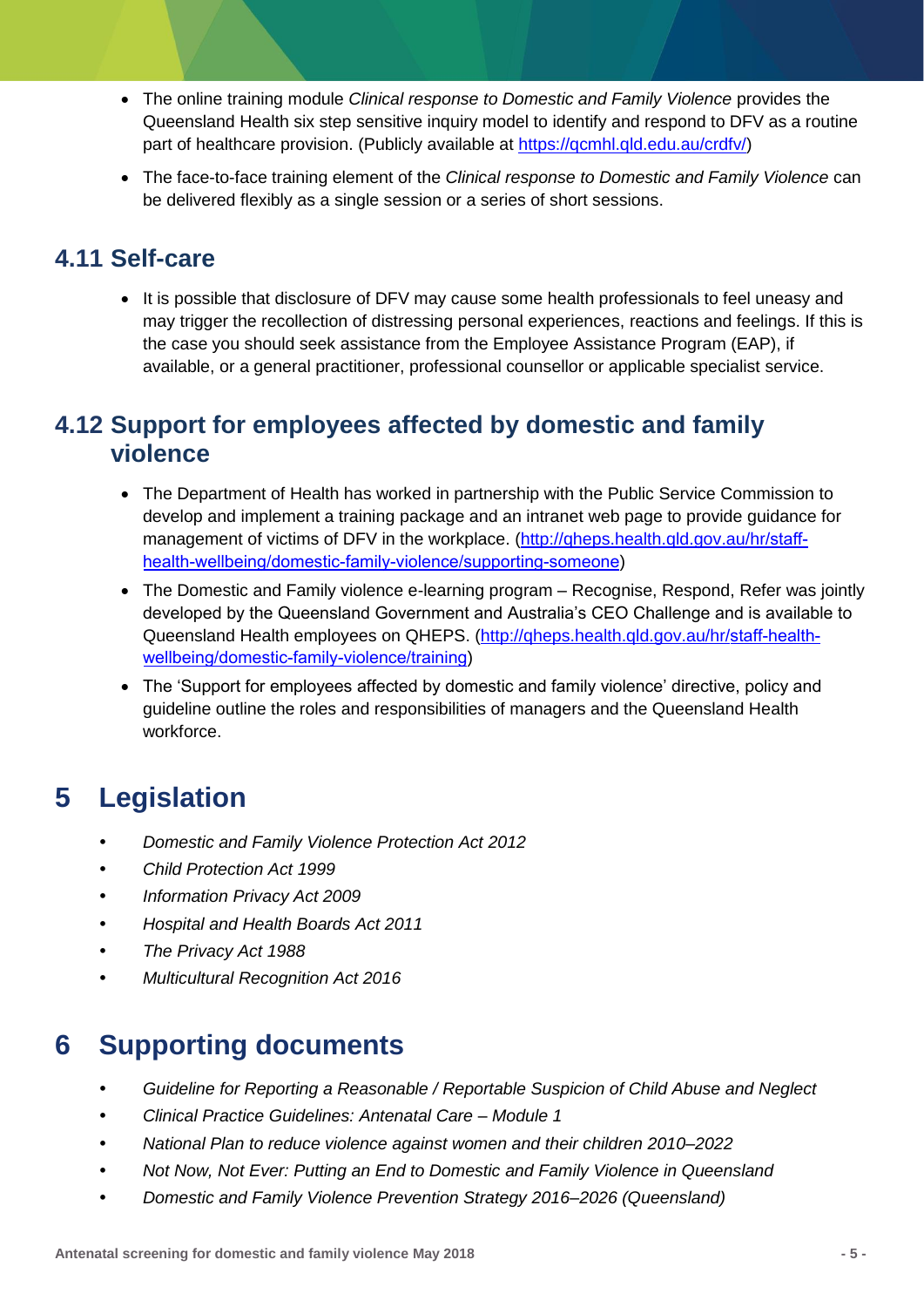- *Australia's CEO Challenge Recognise Respond Refer: Domestic Violence in the workplace*
- Queensland Health, *Health workforce domestic and family violence training* guideline
- *Understanding Domestic and Family Violence online module and booklet*
- *Clinical response to Domestic and Family Violence online module and Facilitator Guide*
- *Aboriginal and Torres Strait Islander resource booklet*

# **7 Definitions**

| <b>Term</b>                                                                                                                                                | <b>Definition</b>                                                                                                                                                                                                                                                                                                                            |
|------------------------------------------------------------------------------------------------------------------------------------------------------------|----------------------------------------------------------------------------------------------------------------------------------------------------------------------------------------------------------------------------------------------------------------------------------------------------------------------------------------------|
| Aboriginal and Torres Strait<br>Islander Health Practitioner,<br>Aboriginal Health Practitioner or<br><b>Torres Strait Islander Health</b><br>Practitioner | These roles provide direct clinical services to the Aboriginal and Torres<br>Strait Islander community and hold a Certificate IV in Aboriginal<br>Primary Health Care Practice qualification. To operate in these roles a<br>worker must be registered with the Aboriginal and Torres Strait Islander<br>Health Practice Board of Australia. |
| Aboriginal and Torres Strait<br>Islander health worker (AHW) /<br><b>Aboriginal Community</b><br><b>Controlled Health Worker</b>                           | This role provides access, liaison, health promotion and preventative<br>health services to the Aboriginal and Torres Strait Islander community<br>across a variety of health service settings (urban, rural and remote).                                                                                                                    |
| Aboriginal and Torres Strait<br><b>Islander Hospital Liaison</b><br>Officers (or Indigenous Hospital<br>Liaison Officer (IHLO)                             | This non-clinical role provides advocacy, support and liaison within an<br>acute care health setting and multipurpose services.                                                                                                                                                                                                              |
| Child in need of protection                                                                                                                                | The Child Protection Act 1999 defines a child in need of protection is a<br>child who:<br>has suffered harm, is suffering harm, or is at unacceptable risk of<br>a)<br>suffering harm; AND<br>does not have a parent able and willing to protect the child from<br>b)                                                                        |
|                                                                                                                                                            | the harm.                                                                                                                                                                                                                                                                                                                                    |
| Domestic and Family Violence<br>(DFV)                                                                                                                      | In the Queensland Domestic and Family Violence Protection Act 2012,<br>domestic violence means behaviour by a person (the first person)<br>towards another person (the second person) with whom the first person<br>is in a relevant relationship that-                                                                                      |
|                                                                                                                                                            | is physically or sexually abusive; or<br>a)                                                                                                                                                                                                                                                                                                  |
|                                                                                                                                                            | is emotionally or psychologically abusive; or<br>b)                                                                                                                                                                                                                                                                                          |
|                                                                                                                                                            | is economically abusive; or<br>C)                                                                                                                                                                                                                                                                                                            |
|                                                                                                                                                            | is threatening; or<br>d)<br>is coercive; or                                                                                                                                                                                                                                                                                                  |
|                                                                                                                                                            | e)<br>f<br>in any other way controls or dominates the second person and                                                                                                                                                                                                                                                                      |
|                                                                                                                                                            | causes the second person to fear for the second person's safety or<br>wellbeing or that of someone else.                                                                                                                                                                                                                                     |